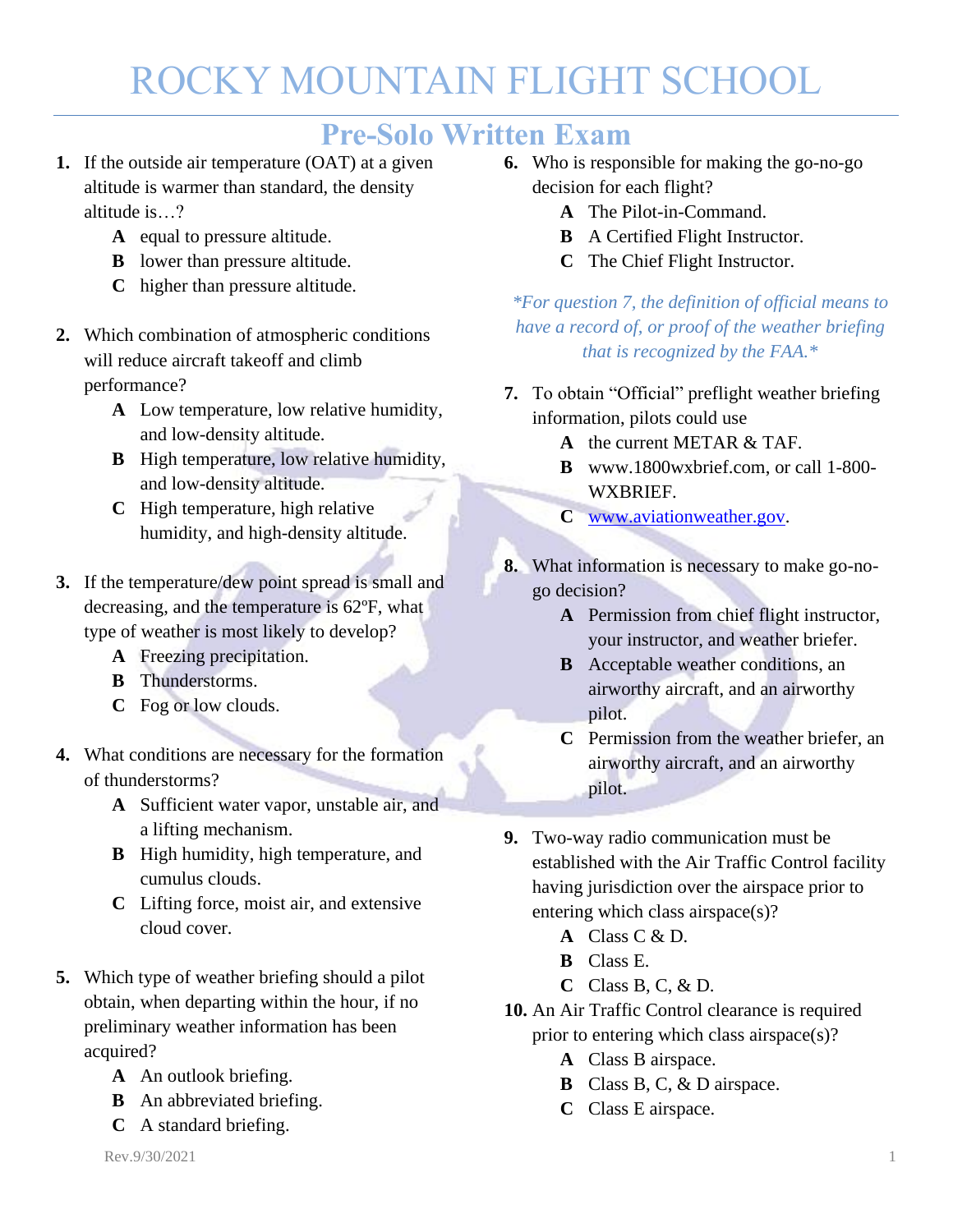- **11.** An Air Traffic Control clearance is required for landings and takeoffs at
	- **A** Class B airports.
	- **B** Class B, C, & D airports.
	- **C** Class E airports.
- **12.** Which is the correct traffic pattern departure procedure to use at a non-controlled airport?
	- **A** Comply with any FAA traffic pattern established for the airport.
	- **B** Depart in any direction consistent with safety, after crossing the airport boundary.
	- **C** Make all turns to the left.
- **13.** Although not regulatory, an airport's rotating beacon operated during daylight hours indicates
	- **A** the weather at the airport is below three miles ground visibility and/or the ceiling is less than 1000.
	- **B** there are obstructions on the airport.
	- **C** that at least one runway is closed.
- **14.** The official source of sunrise and sunset times is
	- **A** the Aeronautical Information Manual.
	- **B** the American Air Almanac.
	- **C** the Federal Aviation Regulations.
- **15.** You are calling 1-800-WXBRIEF for a flight briefing from KBJC. You plan to depart on your flight at 3:45PM MDT. The briefer asks for your departure time in Coordinated Universal Time. What should you tell them?
	- **A** 0945Z
	- **B** 2145Z
	- **C** 2245Z
- **16.** In headwind conditions, the groundspeed will \_\_\_\_\_\_\_\_\_\_\_ the airspeed.
	- **A** exceed
	- **B** be less than
	- **C** be the same as
- **17.** To maintain a desired track over the ground, apply
	- **A** a wind correction angle into the wind.
	- **B** a wind correction angle out of the wind.
	- **C** power and a steeper bank angle.
- **18.** The numbers 9 and 27 on a runway indicate that the runway is oriented approximately
	- **A** 009º and 027º true.
	- **B** 090º and 270º true.
	- **C** 090º and 270º magnetic.
- **19.** If two-way radio communication fails at an airport with a control tower and cannot be restored, the recommended procedure is to
	- **A** make an off-airport landing.
	- **B** turn on your landing light, enter the airport traffic pattern on final approach, and land as soon as possible.
	- **C** observe the traffic flow, enter the traffic pattern on the downwind, look for light signals from the tower, and squawk 7600 on your transponder.
- **20.** In an in-flight emergency requiring emergency action, the pilot-in-command
	- **A** may deviate from any rule of FAR Part 91 to the extent required to meet that emergency.
	- **B** must not deviate from any rule of FAR Part 91.
	- **C** may deviate from any rule of FAR Part 91 but only after receiving prior permission from ATC.
- **21.** When approaching another aircraft head-on, each pilot must alter his/her course
	- **A** to the left.
	- **B** to the right.
	- **C** with a descent.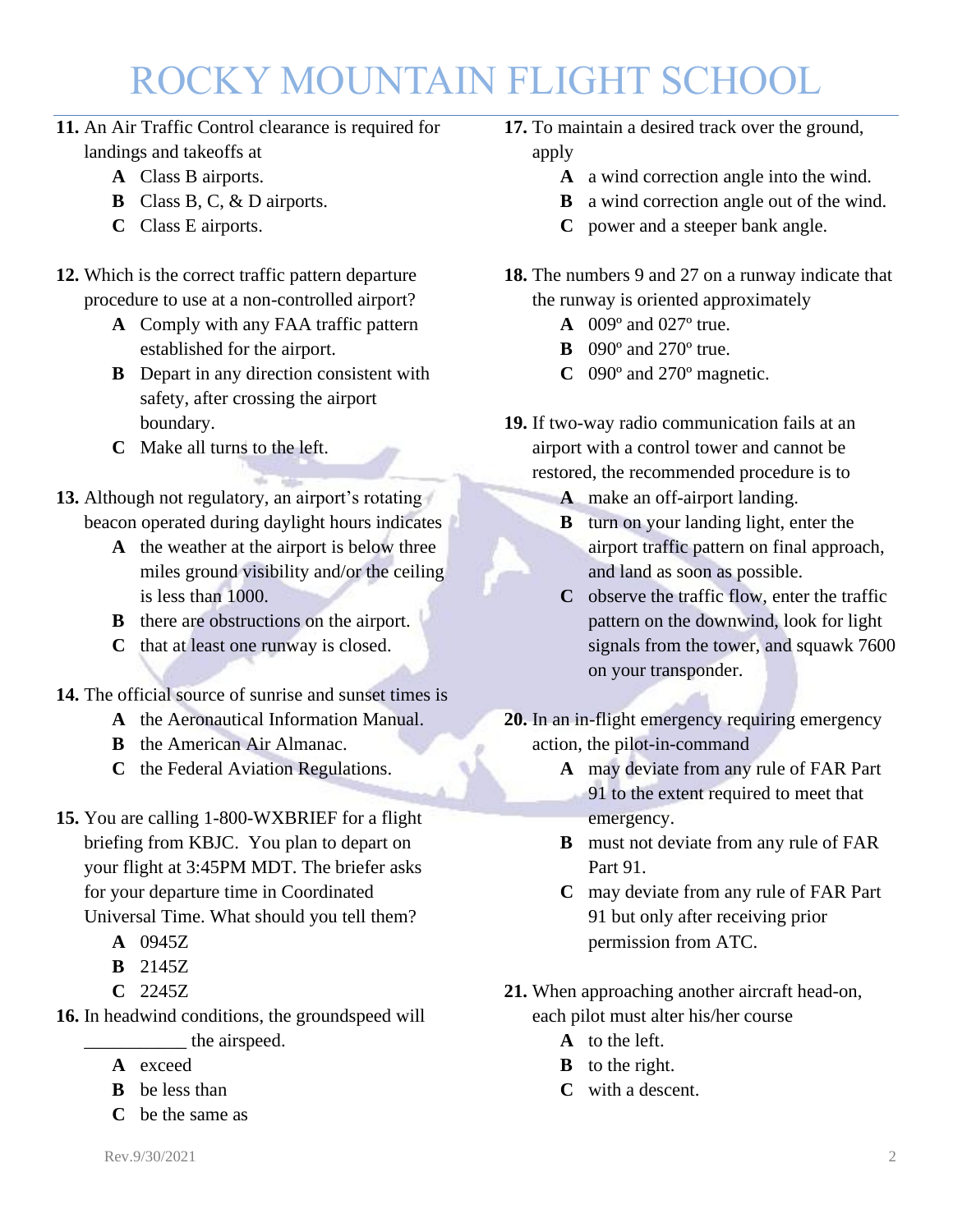- **22.** For your first solo flight maximum winds should be
	- **A** below 10 knots.
	- **B** as PIC it is up to your discretion.
	- **C** at or below the winds stated in your solo endorsement.
- **23.** When you fly as a student pilot solo, you are pilot-in-command, and you are required to have in your personal possession a (*circle two*)
	- **A** student pilot certificate, medical certificate, and photo ID.
	- **B** current 90-day solo endorsement and a copy of the FAR/AIM.
	- **C** current 90-day solo endorsement and your logbook.
- **24.** Student pilots are responsible for all relevant information, rules, and regulations in FAR Parts
	- **A** 61 and 91.
	- **B** 91 and 121.
	- **C** 1 and 67.
- **25.** A person may not act as a crewmember of a civil aircraft if alcoholic beverages have been consumed by that person within the preceding
	- **A** 8 hours and/or with a blood alcohol concentration of 0.08 or greater.
	- **B** 8 hours and/or with a blood alcohol concentration of 0.04 or greater.
	- **C** 12 hours and/or with a blood alcohol concentration of 0.04 or greater.
- **26.** When entering a waypoint into a GPS unit what is the difference between KBJC & BJC?
	- **A** BJC is an airport and KBJC is a VOR
	- **B** KBJC is an airport and BJC is a VOR
	- **C** They're the same; KBJC is short for BJC
- **27.** In Colorado and several other states recreational use of marihuana is legal. As a pilot what procedure should you follow?
	- **A** Colorado law has set the THC blood level at 5 nanograms for operation of a vehicle, you should use that as your guide line.
	- **B** Federal law has not published any THC blood level limits, so you should set a cautionary level of marihuana use as your guide line.
	- **C** Aviation is governed by Federal law, you must comply with FAR §91.17.
- **28.** As a Student Pilot how far away can you fly solo from the airport of departure without a cross-country endorsement?
	- **A** 10 Nautical miles.
	- **B** 25 Nautical miles.
	- **C** 49 Nautical miles.
- **29.** As a solo Student Pilot what airport(s) can you land at without a specific endorsement?
	- **A** Any airport that you have landed at with your instructor.
	- **B** Your home airport (the airport where you receive your training).
	- **C** Any airport within 25 Nautical miles of your home airport.
- **30.** May a student pilot fly to another airport to practice solo takeoff and landings?
	- **A** Yes, with the proper endorsement.
	- **B** No